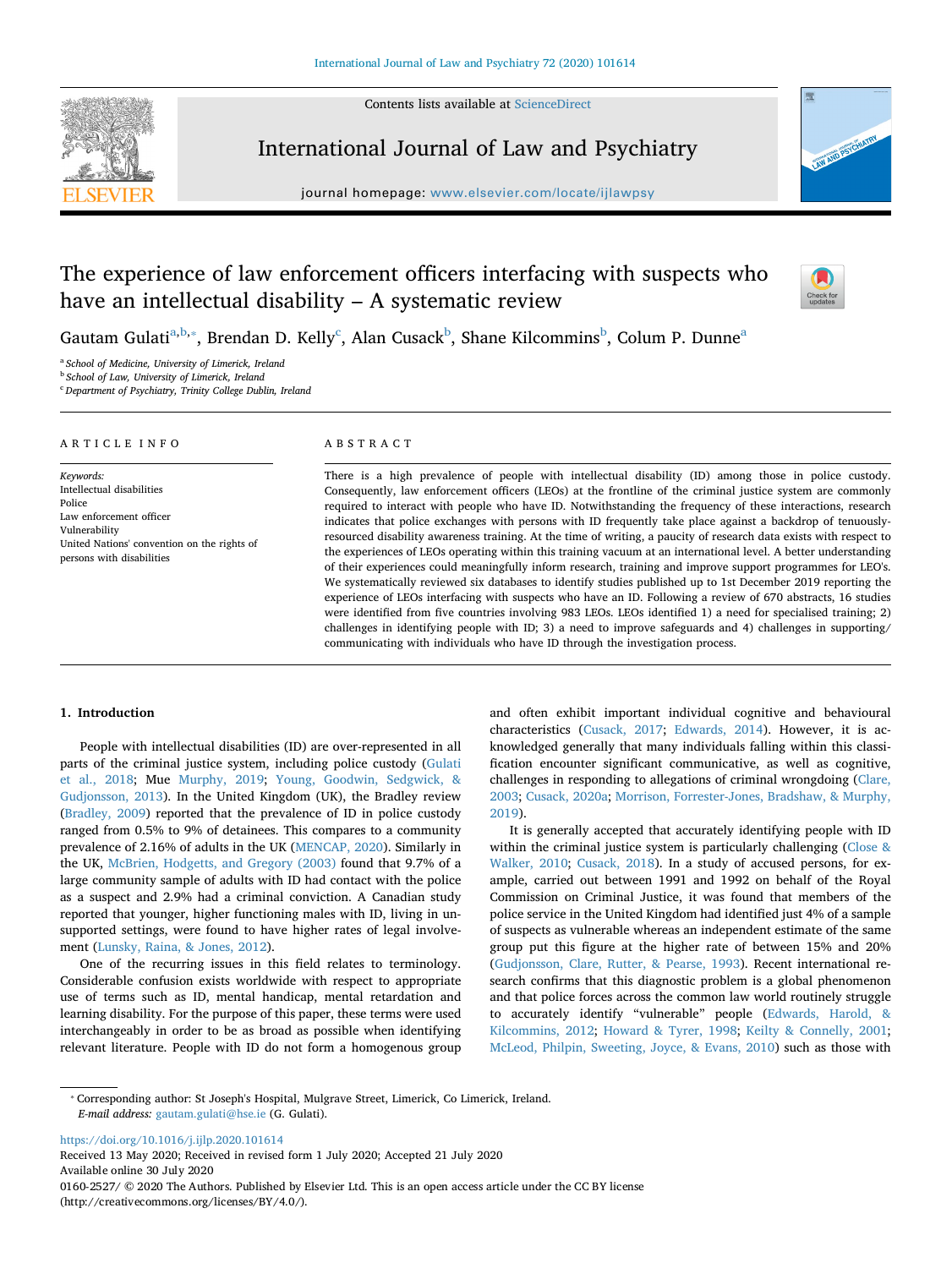mental illness, intellectual disabilities and other disabilities. This misidentification culture is compounded by the fact that police custody screening tools, where in use, often focus exclusively on characteristics associated with acute mental illness rather than ID [\(Noga, Walsh, Shaw,](#page-8-17) [& Senior, 2015](#page-8-17)). Further, where screening tools specific to ID exist, these generally lack the support of large-scale validation studies [\(Ali &](#page-7-1) [Galloway, 2016\)](#page-7-1).

Field observations of police officers handling "mental health-related encounters" in Chicago note that these encounters often occur in the "gray zone", where neither arrest nor transport to an emergency department for emergency psychiatric evaluation are indicated or considered as options ([Watson & Wood, 2017](#page-8-18); [Wood, Watson, &](#page-8-19) [Fulambarker, 2017](#page-8-19)). In examining how police resolved such situations, the researchers observed three core features of police work: accepting temporary solutions to chronic vulnerability, using local knowledge to guide decision-making, and negotiating peace with complainants and call subjects [\(Wood et al., 2017](#page-8-19)).

It is not uncommon for people with ID to be suspects or accused persons when interfacing with Law Enforcement Officers (LEOs) and therefore face arrest, interview and/or custody. Some people with ID may find particular challenges in such situations. Owing, for instance, to limitations in cognitive development and linguistic fluency, individuals with an ID who are suspected of being involved in a crime are at once at a heightened risk of both misappreciating the nature of the legal caution and misunderstanding the due process rights to which they are legally entitled[\(Rogers et al., 2010](#page-8-20); [Gudjonsson & Joyce,](#page-8-21) [2011\)](#page-8-21). Moreover, at the level of forensic interrogation, some of these individuals are likely to encounter significant cognitive and communicative challenges in constructing a clear and consistent exculpatory narrative [\(Brown & Geiselman, 1990;](#page-7-2) [Cusack, 2018](#page-8-11); [Cusack, 2020b](#page-8-22); [Detterman, 1979](#page-8-23)). Numerous studies, for example, have found that individuals with ID may be more suggestible, more acquiescent, more likely to confabulate and more likely to engage in nay-saying than their counterparts within the general population ([Clare & Gudjonsson, 1993](#page-8-24); [Gudjonsson & Henry, 2003;](#page-8-25) [Gudjonsson & Joyce, 2011](#page-8-21)). There is also evidence to suggest that such witnesses are more likely to obfuscate generic details about an alleged incident such as names, times and dates ([Beail, 2002;](#page-7-3) [Kebbell, Hatton, Johnson, & O'Kelly, 2001\)](#page-8-26), that they will entertain a final option bias in response to closed-multiple choice questions ([Heal & Sigelman, 1995\)](#page-8-27), that their knowledge of the legal process is poor and that they struggle routinely to comprehend legal terminology [\(Ericson & Perlman, 2001](#page-8-28)).

All of these factors conspire so that suspects with ID are disproportionately at risk of experiencing miscarriages of justice and violations of their legal rights ([Gulati, Cusack, Kelly, Kilcommins, &](#page-8-29) [Dunne, 2020](#page-8-29); [Gulati, Cusack, Kilcommins, & Dunne, 2020;](#page-8-30) [Schatz,](#page-8-31) [2018\)](#page-8-31).

Notwithstanding the unique cognitive and communicative needs of suspects with ID in a police setting, awareness training has focused in recent years on developing models for addressing mental illness (as opposed to ID) in police interactions ([Booth et al., 2017](#page-7-4)). For example, [Weller \(2015\),](#page-8-32) reporting the effectiveness of the "Memphis Model" or Crisis Intervention Team (CIT) training, noted that the San Francisco Police Department implemented a CIT training program in 2011. The mainstreaming of this programme, which involved joint working between police and mental health service providers and specialist training for police officers was found to precipitate small but measurable reductions in the use of force by the police. Benefits have been found in studies examining attitudes and confidence levels among LEOs undertaking specialist disability awareness modules ([Bailey, Barr, & Bunting,](#page-7-5) [2001;](#page-7-5) [Gendle & Woodhams, 2005;](#page-8-33) [Murphy, Kelleher, & Gulati, 2018](#page-8-34); [Viljoen, Bornman, Wiles, & Tönsing, 2017\)](#page-8-35).

In this review, we focus on the experiences of LEOs interfacing with people who have ID as suspects or accused persons at the pre-trial stage of criminal proceedings (pre-arrest, arrest, caution, initial detention, interview/charge). For the purpose of this study, LEOs include any

frontline police officer of any rank and include both community-based and custodial police staff.

To date, the literature on this topic has not been reviewed systematically, although our research group has recently completed a similar review examining the viewpoints of people with ID in such interactions ([Gulati, Cusack, Kelly, Kilcommins, & Dunne, 2020](#page-8-29)).

In undertaking this review, the aims were to inform training and awareness of LEOs and to inform a rights-based approach to policy development in this area, as envisioned in the United Nations' Convention on the Rights of People with Disabilities ([United Nations,](#page-9-1) [2006\)](#page-9-1). We also hope to identify directions for future research.

While this systematic review focusses on people with ID who are accused persons or suspects, the themes elicited are also potentially relevant to the experiences of people with ID who are the victims of crime [\(Kilcommins and Donnelly, 2014;](#page-8-36) [Cusack, 2017;](#page-8-5) [Edwards et al.,](#page-8-13) [2012;](#page-8-13) [Keilty & Connelly, 2001](#page-8-15)) or those who encounter LEOs as witnesses to a crime ([Edwards et al., 2012;](#page-8-13) [Gudjonsson, Murphy, & Clare,](#page-8-37) [2000;](#page-8-37) [Keilty & Connelly, 2001](#page-8-15)). Such individuals face barriers in relation to accessibility, communication, attitudes and practical matters that are similar to those faced by people with ID who are accused persons or suspects ([Spaan & Kaal, 2019](#page-8-38)).

### **2. Aim**

To systematically review the literature concerning the experience of LEOs encountering people with ID as suspects or accused persons at the time of their contact with LEOs (at pre-arrest, arrest, caution, initial detention, interview/charge).

## **3. Methods**

Six research databases, MEDLINE, SCOPUS, EMBASE, CINAHL, JSTOR and PSYCINFO (inception to 1 December 2019) were systematically searched for English-language publications using key words: "(suspect OR detainee OR prisoner) AND (intellectual disability OR mental retardation OR learning disability) AND (police OR law enforcement OR arrest OR detention OR Garda)" ('Garda' is the Irish language word for 'police'). The electronic searches were augmented by manual searching through reference lists and websites of governmental and non-governmental organisations.

One researcher (GG) screened abstracts for inclusion criteria and full texts were requested for a second stage of screening. A second researcher (BDK) was consulted where there was uncertainty around inclusion. PRISMA Guidelines [\(Moher et al., 2009\)](#page-8-39) were followed in the conduct of this review. One researcher (GG) conducted data extraction from included studies, identifying any overarching themes emerging.

Studies with information about the experiences of LEOs who had encountered persons with ID as suspects or accused persons at a pretrial stage (pre-arrest, arrest, caution, initial detention, interview/ charge) were included. Opinion articles or reviews that did not contain primary data were excluded, as were studies that related primarily to mental illness or mental disorders other than ID.

#### **4. Results**

The search strategy yielded 670 individual abstracts ([Fig. 1\)](#page-2-0). 603 studies were excluded at primary screening of abstracts as not relevant to the study aim. Sixty-seven full-text studies were reviewed. Sixteen studies met inclusion criteria (*n* = 16).

Reasons for exclusion included studies with no primary qualitative data ( $n = 25$ ), studies pertaining to mental illness or "mental disorder" rather than ID ( $n = 20$ ) and data relating to interactions in the criminal justice system other than with frontline LEOs ( $n = 6$ ).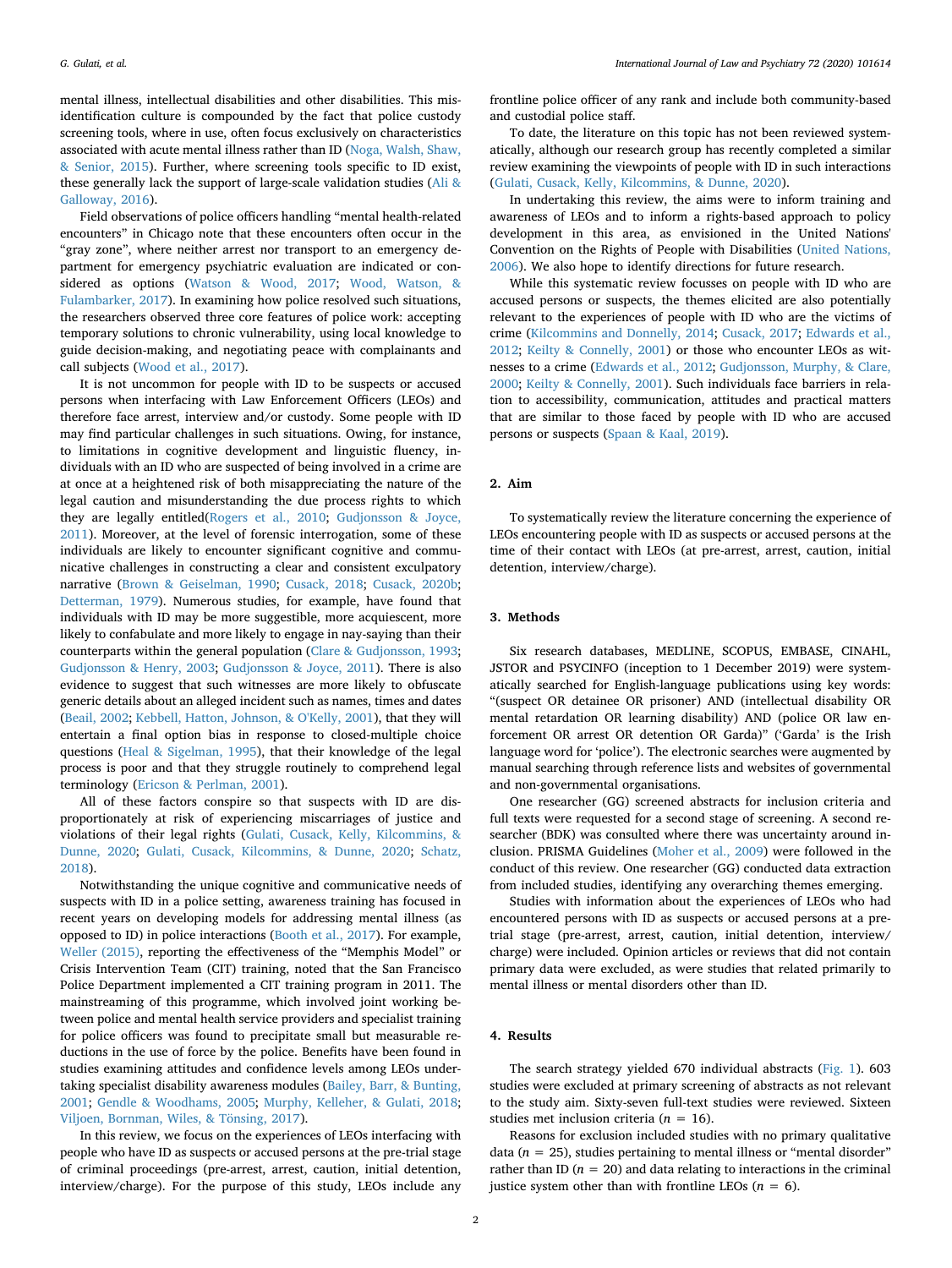<span id="page-2-0"></span>

**Fig. 1.** Study Inclusion.

#### **5. Findings**

Sixteen studies (2001–2019) from five countries (UK, US, Norway, Canada and Australia) involving 983 LEOs were identified. LEOs included custody officers, response officers, trainee police officers and police officers on a firearms course. The key findings from each study are presented in [Table 1](#page-3-0). The following overarching themes emerged from the literature.

### *5.1. Training*

A number of studies identified the need for training and awareness of ID among LEOs [\(Gendle & Woodhams, 2005\)](#page-8-33). Where training had been undertaken, the advantages associated with these training programmes was reflected both in the attitudes adopted by the respondents towards people with ID ([Bailey et al., 2001](#page-7-5)) and in the procedures undertaken by LEOs in respect of suspects with ID [\(Henshaw, Spivak, &](#page-8-40) [Thomas, 2018](#page-8-40)).

## *5.2. Attitudes*

A number of studies reported a positive and helpful attitude towards people with ID ([Eadens, 2008](#page-8-41)), a willingness to understand the unique challenges which the pre-trial process poses for a suspect with ID ([Gendle & Woodhams, 2005\)](#page-8-33), and a general willingness to explore alternative options such as diversion, or withdrawal of the complaint for minor offences where an individual had an established support network ([Mercier and Crocker, 2011](#page-8-42)).

There were some, albeit limited, data to suggest the presence of

3

dismissive attitudes and misconceptions regarding people with ID. One study reported excavating negative attitudes towards suspects with ID which were mitigated through awareness training [\(Bailey et al., 2001](#page-7-5)). There was also evidence of a culture of confusion between ID and mental illness, attributing doubt [\(McAfee, Cockram, & Wolfe, 2001\)](#page-8-43) and "untrustworthiness" to the statements of those with ID and a sense "of resignation or a belief that that little legal redress is available" for those with ID [\(Keilty & Connelly, 2001](#page-8-15)).

## *5.3. Identification*

The identification of a person with ID was seen as a challenge. LEOs use a variety of informal methods to help identify someone with an ID including facial characteristics and comprehension, as well as behaviour in custody ([Douglas & Cuskelly, 2012](#page-8-44)). Few used screening tools or any other formal method [\(Søndenaa, Olsen, Kermit, Dahl, & Envik,](#page-8-45) [2019\)](#page-8-45).

#### *5.4. Notice of rights*

One study reported challenges for LEOs in explaining the notice of rights, which contains essential, pre-trial information relating to the due process safeguards to which all crime suspects are entitled ([Parsons](#page-8-46) [and Sherwood, 2016\)](#page-8-46). This study also proposed and developed an adapted version of such a notice for use in the UK.

#### *5.5. Police custody/interview*

A number of studies highlighted the challenges for LEOs in respect of the conflict between various perceived forensic and ethical obligations: on the one hand, LEOs require safeguards in order to conduct an interview with a vulnerable person; and, on the other hand, they need to ascertain if a crime has been committed [\(Cant and Standen, 2007](#page-8-47); [Hellenbach, 2012\)](#page-8-48). LEOs reported the need for safeguards both to support the person with ID and to ensure the integrity of evidence so as to ensure successful prosecution. A lack of consistent application of safeguards for vulnerable persons was described [\(Jessiman and](#page-8-49) [Cameron, 2017;](#page-8-49) [Equality and Human Rights Commission, 2017;](#page-8-50) [Gendle](#page-8-33) [& Woodhams, 2005\)](#page-8-33).

#### **6. Discussion**

This review sought to systematically study the literature on the experiences of LEOs interfacing with people with ID as suspects or accused persons in the pre-trial stage of the criminal justice system. To our knowledge, this is the largest such review in this area. The strengths of the review include the systematic search strategy and the inclusion of databases that cover the interface of law and medicine. This approach allowed the identification of studies that highlight experiences from 983 LEOs across five countries. On the other hand, the authors found no data from developing countries. This would point to the likelihood of a publication bias and English language "tower of Babel" bias in the findings of this review.

We identified that challenges exist for LEOs at a number of points in their duties as they interface with people with ID as suspects. These range from challenges arising from preconceptions and attitudes to challenges arising from a lack of training around identifying ID and providing adequate, timely procedural safeguards during the investigation and the custody process. Identifying a suspect who may need support or additional safeguards is an essential first step in ensuring that the rights of suspects with ID are meaningfully realised within the criminal justice system ([Cusack, 2018;](#page-8-11) [Gulati, Cusack, Kelly,](#page-8-29) [Kilcommins, & Dunne, 2020;](#page-8-29) [Gulati, Cusack, Kilcommins, & Dunne,](#page-8-30) [2020;](#page-8-30) [Talbot, 2009](#page-8-51)). Indeed, without this, it is not possible for the police to adapt their forensic approach in their initial dealings with these suspects in order to properly account for their cognitive and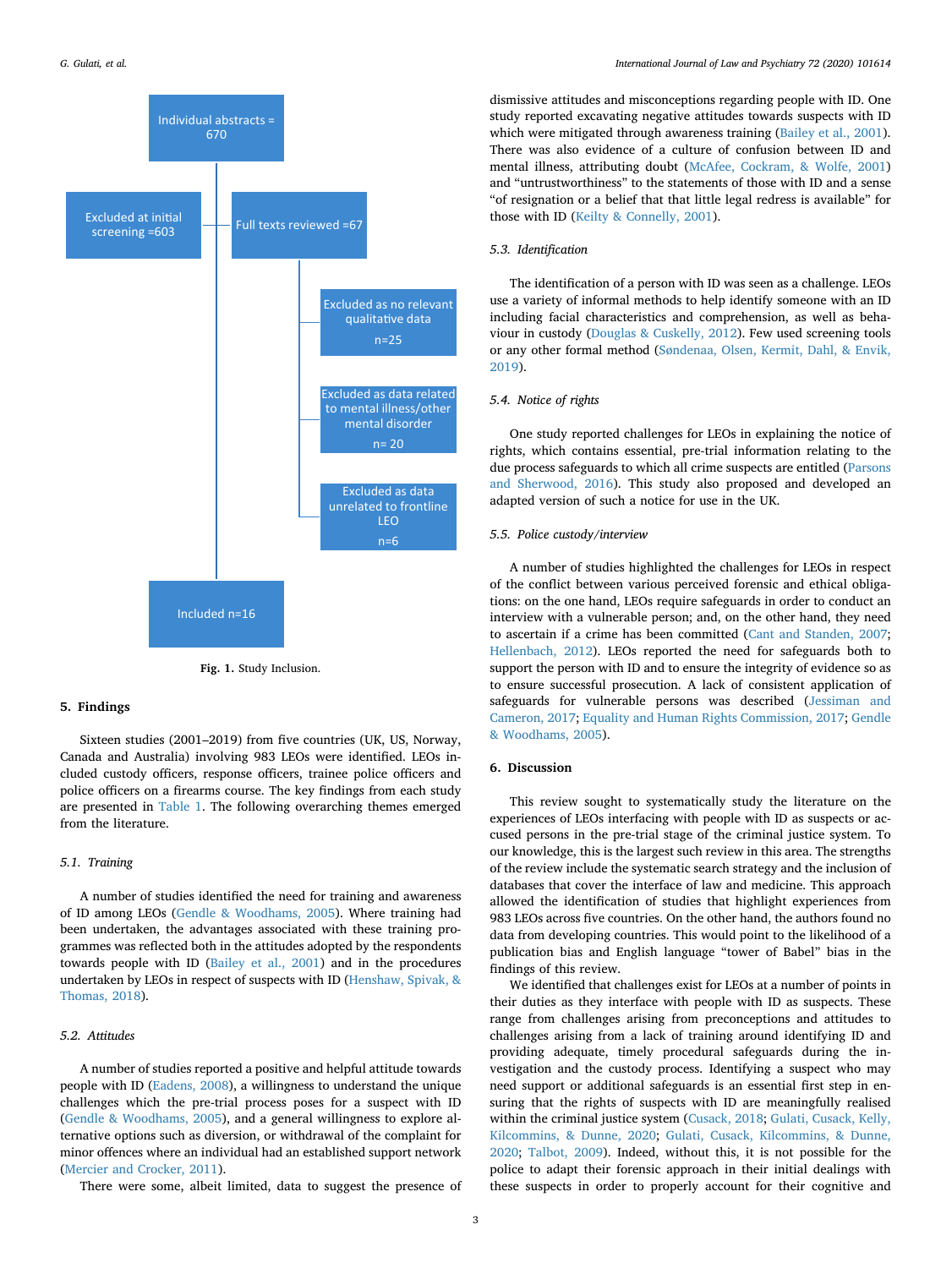| included studies<br>$rom_1$ | ear |
|-----------------------------|-----|
| $-1$ 85<br>ndinc            |     |

<span id="page-3-0"></span>

| Findings from included studies.<br>Table 1 |      |                                                                                                 |                                           |                                                                                                                                                       |                                                                                                                                                                                                                                                                                                                                                                                                                                                                                                                                                                                                                                                                                                                                                                                                                                                                                                                                                                                                                                                                                                                                                                                                                                                                                                                                               |
|--------------------------------------------|------|-------------------------------------------------------------------------------------------------|-------------------------------------------|-------------------------------------------------------------------------------------------------------------------------------------------------------|-----------------------------------------------------------------------------------------------------------------------------------------------------------------------------------------------------------------------------------------------------------------------------------------------------------------------------------------------------------------------------------------------------------------------------------------------------------------------------------------------------------------------------------------------------------------------------------------------------------------------------------------------------------------------------------------------------------------------------------------------------------------------------------------------------------------------------------------------------------------------------------------------------------------------------------------------------------------------------------------------------------------------------------------------------------------------------------------------------------------------------------------------------------------------------------------------------------------------------------------------------------------------------------------------------------------------------------------------|
| Author                                     | Year | $\mathbf{u}$                                                                                    | Region                                    | Study objectives                                                                                                                                      | Key findings                                                                                                                                                                                                                                                                                                                                                                                                                                                                                                                                                                                                                                                                                                                                                                                                                                                                                                                                                                                                                                                                                                                                                                                                                                                                                                                                  |
| Bailey et al. (2001)                       | 2001 | 65 trainee police officers                                                                      | Northern Ireland (UK)                     | Evaluation of awareness training around ID                                                                                                            | This study found evidence of dismissive attitudes, although it is<br>not possible to be clear about how such attitudes impact on the<br>behaviour of police officers towards people with ID. The<br>training event was associated with a significantly more<br>favourable attitude to people with ID.                                                                                                                                                                                                                                                                                                                                                                                                                                                                                                                                                                                                                                                                                                                                                                                                                                                                                                                                                                                                                                         |
| Keilty and Connelly (2001)                 | 2001 | 13 police officers                                                                              | New South Wales,<br>Australia             | sexual offences in a study primarily around victims with ID<br>Police officers were asked their views of ID perpetrators of                           | serious if the accused had a disability than if they did not, and<br>unsuccessful because of legal technicalities and because of the<br>The police felt that for perpetrators with ID little legal redress<br>accountable, but should be dealt with in-house by their carers.<br>sympathy or incredulity of the jury. The police felt it less<br>was possible. Police assumed that prosecution would be<br>they considered that such an offender could not be held                                                                                                                                                                                                                                                                                                                                                                                                                                                                                                                                                                                                                                                                                                                                                                                                                                                                            |
| McAfee et al. (2001)                       | 2001 | 136 police officers (Australia)<br>168 police officers (US)                                     | Western Australia and<br>Pennsylvania, US | Cross-cultural experimental study of police officers' reactions<br>to crimes involving people with ID (as victims and<br>perpetrators).               | perpetrators without ID. Yet, they proposed less severe actions<br>magnified if the victim had ID, their doubt was magnified if the<br>crimes more serious and felt they were more dangerous than<br>Officers judged perpetrators with ID less believable, their<br>against the ID perpetrator. Whilst their sympathy was<br>perpetrator had ID.                                                                                                                                                                                                                                                                                                                                                                                                                                                                                                                                                                                                                                                                                                                                                                                                                                                                                                                                                                                              |
| Gendle and Woodhams<br>(2005)              | 2005 | 8 sergeants attending an awareness course<br>around mental illness and learning<br>disabilities | UK                                        | with learning disabilities and knowledge of issues related to<br>Evaluation of perceptions of police officers towards people<br>learning disabilities | with ID and were knowledgeable about the potential causes of<br>ID. The officers felt that people with ID were likely to commit<br>Adult was not appropriate or sufficiently assertive. The officers<br>The officers showed concern about achieving the best justice for<br>A number of officers stated that arrest was not the first option.<br>people with a learning disability came to a police station at all,<br>Officers were perceptive about the challenges faced by people<br>sometimes overlooked. They also spoke about their confusion<br>need for more practical elements such as visits to services for<br>offences that did not involve sophisticated planning and that<br>The officers were concerned that sometimes the Appropriate<br>J<br>they were vulnerable to being led into crime by others. The<br>officers spoke out in defence of those who are marginalised.<br>people with learning disabilities. They showed concern that<br>people with learning disabilities. The officers also cited the<br>and some felt that the cells could never be the right place.<br>The officers spoke about courses they had attended, citing<br>between people with learning disabilities and people with<br>talked about their concern that a learning disability was<br>need for refresher training.<br>mental health problems. |
| McBrien and Murphy (2006)                  | 2006 | 65 police officers (85% were response<br>officers)                                              | ŬK                                        | Beliefs held by police officers and care staff were compared<br>in relation to perpetrators with and without ID using<br>vignettes                    | police were significantly more likely to believe that assault and<br>expect the criminal justice system to be utilised to deal with the<br>expect the crime to be reported to them but they would not<br>When comparing police and carers, for ID perpetrators, the<br>rape should be reported than the carers. The police would<br>ID perpetrators, except in the case of a rape.                                                                                                                                                                                                                                                                                                                                                                                                                                                                                                                                                                                                                                                                                                                                                                                                                                                                                                                                                            |

4

(*continued on next page*)

 $\left( {continued~on~next~page} \right)$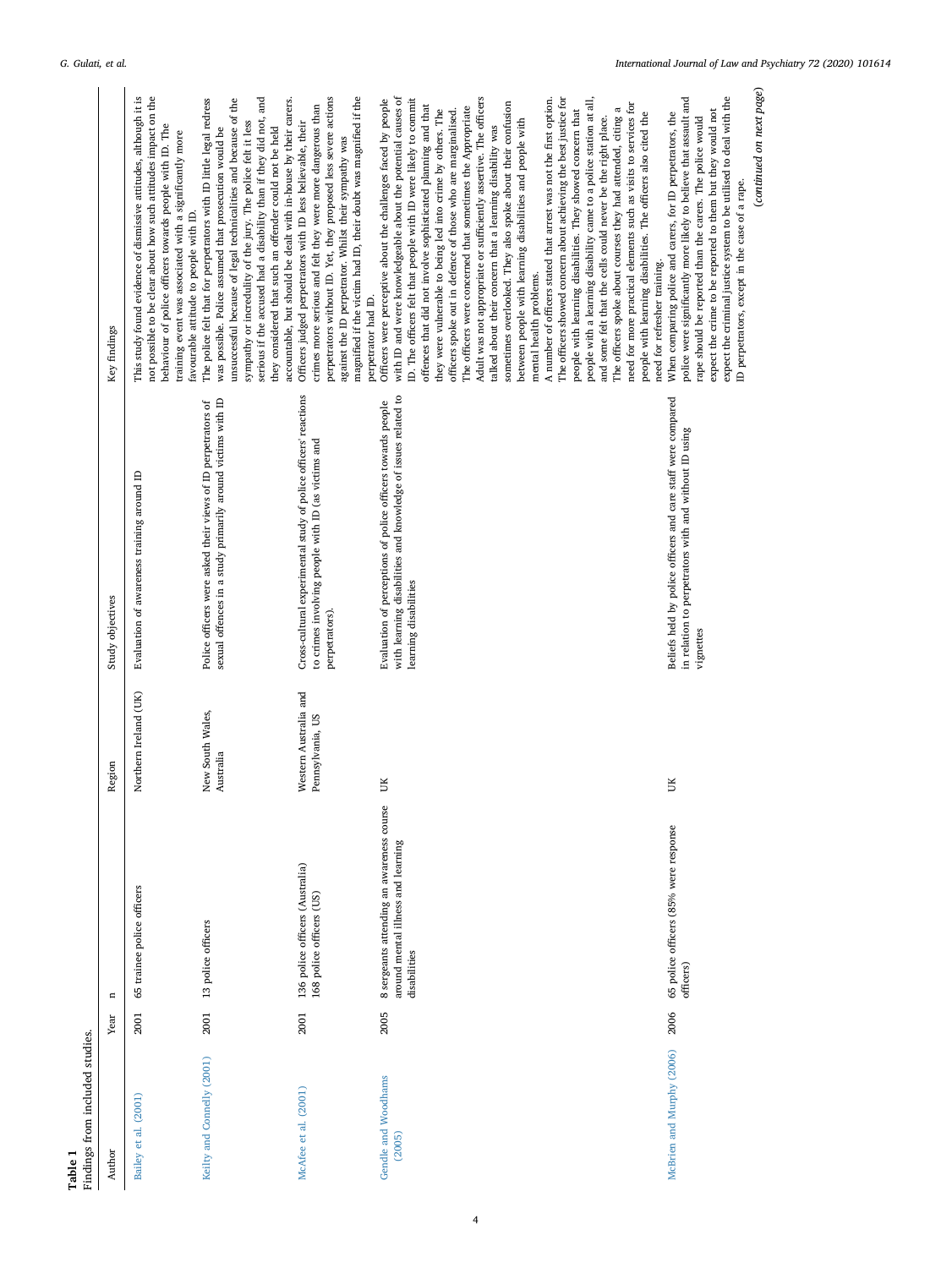| г |
|---|
| ı |
| d |
|   |
|   |

| Author                  | Year | $\mathbf{u}$         | Region       | Study objectives                                                                                                                                                                     | Key findings                                                                                                                                                                                                                                                                                                                                                                                                                                                                                                                                                                                                                                                                                                                                                                                                                                                                                                                                                                                                                                                                                                                                                                                                                                                                                                                                                                            |
|-------------------------|------|----------------------|--------------|--------------------------------------------------------------------------------------------------------------------------------------------------------------------------------------|-----------------------------------------------------------------------------------------------------------------------------------------------------------------------------------------------------------------------------------------------------------------------------------------------------------------------------------------------------------------------------------------------------------------------------------------------------------------------------------------------------------------------------------------------------------------------------------------------------------------------------------------------------------------------------------------------------------------------------------------------------------------------------------------------------------------------------------------------------------------------------------------------------------------------------------------------------------------------------------------------------------------------------------------------------------------------------------------------------------------------------------------------------------------------------------------------------------------------------------------------------------------------------------------------------------------------------------------------------------------------------------------|
| Cant and Standen (2007) | 2007 | 7 custody sergeants  | UК           | Eliciting professionals' views about offenders with ID in the<br>criminal justice system                                                                                             | and some people are placed there because nobody else can help<br>them and, unfortunately, such people are more likely to come to<br>transgressions and avoid future offending; i.e. helping people to<br>i.e. that the law has to take its course and the same rules must<br>Some respondents alluded to a denial of rights if defendants did<br>specifically, that care in the community is the end of the line<br>apply to all. It was possible to be flexible in the investigation<br>The criminal justice process was seen by some as immutable;<br>given the potential for the justice system to be fallible. There<br>justice system might provide to help people learn from their<br>not go through the full legal process. This was especially so<br>There was recognition of the educational function that the<br>was, however a general feeling that victims' rights were<br>Problems with community-based care were identified;<br>see that what they did was wrong.<br>process but not the court process.<br>accorded greater importance.<br>police attention.                                                                                                                                                                                                                                                                                                              |
| Eadens (2008)           | 2008 | 180 police officers  | Florida, US  | persons with 'mental retardation' with regard to the domains<br>Examination of the attitudes held by police officers towards<br>of knowledge, social willingness, affect and contact | Significance was not found for either chronological age or years<br>Police officers were found to hold generally positive attitudes<br>towards people with ID, were knowledgeable about persons<br>Female officers were found to have more positive attitudes,<br>with ID ('mental retardation'), and were socially willing to<br>with Hispanic officers scoring lower in social willingness.<br>interact with people with ID.<br>of experience in policing.                                                                                                                                                                                                                                                                                                                                                                                                                                                                                                                                                                                                                                                                                                                                                                                                                                                                                                                            |
| Hellenbach (2012)       | 2012 | 15 custody sergeants | England (UK) | Eliciting opinions and attitudes towards offenders with<br>learning disability                                                                                                       | custody sergeants have to deal with detainees, limit the extent<br>With the exception of one custody sergeant, none of the police<br>identification of people with special needs. It was also stressed<br>was gathered to allow a person to be taken to court. All believed<br>that in the event of the police failing to correctly determine a<br>person's level of intellectual functioning, their solicitor should<br>that facilitating a successful prosecution requires the rights of<br>health issues rather than learning disabilities. Respondents, in<br>general, had confidence in the mechanisms in place allowing<br>evidence. Sergeants were determined to ensure that evidence<br>problems and inconveniences that recruiting an Appropriate<br>Sergeants who implicitly outlined a conflict between police<br>investigations and a detainee's welfare also emphasised the<br>Police provide an Appropriate Adult mainly to secure valid<br>disabilities. The majority referred to a person with mental<br>Adult can involve. As a consequence, these problems can<br>Various constraints, especially time restrictions in which<br>respondents had an accurate understanding of learning<br>to which a sergeant can assess a person's intellectual<br>interfere with a sergeant's performance targets.<br>an individual to be respected.<br>capabilities.<br>pick it up. |

5

(*continued on next page*)

(continued on next page)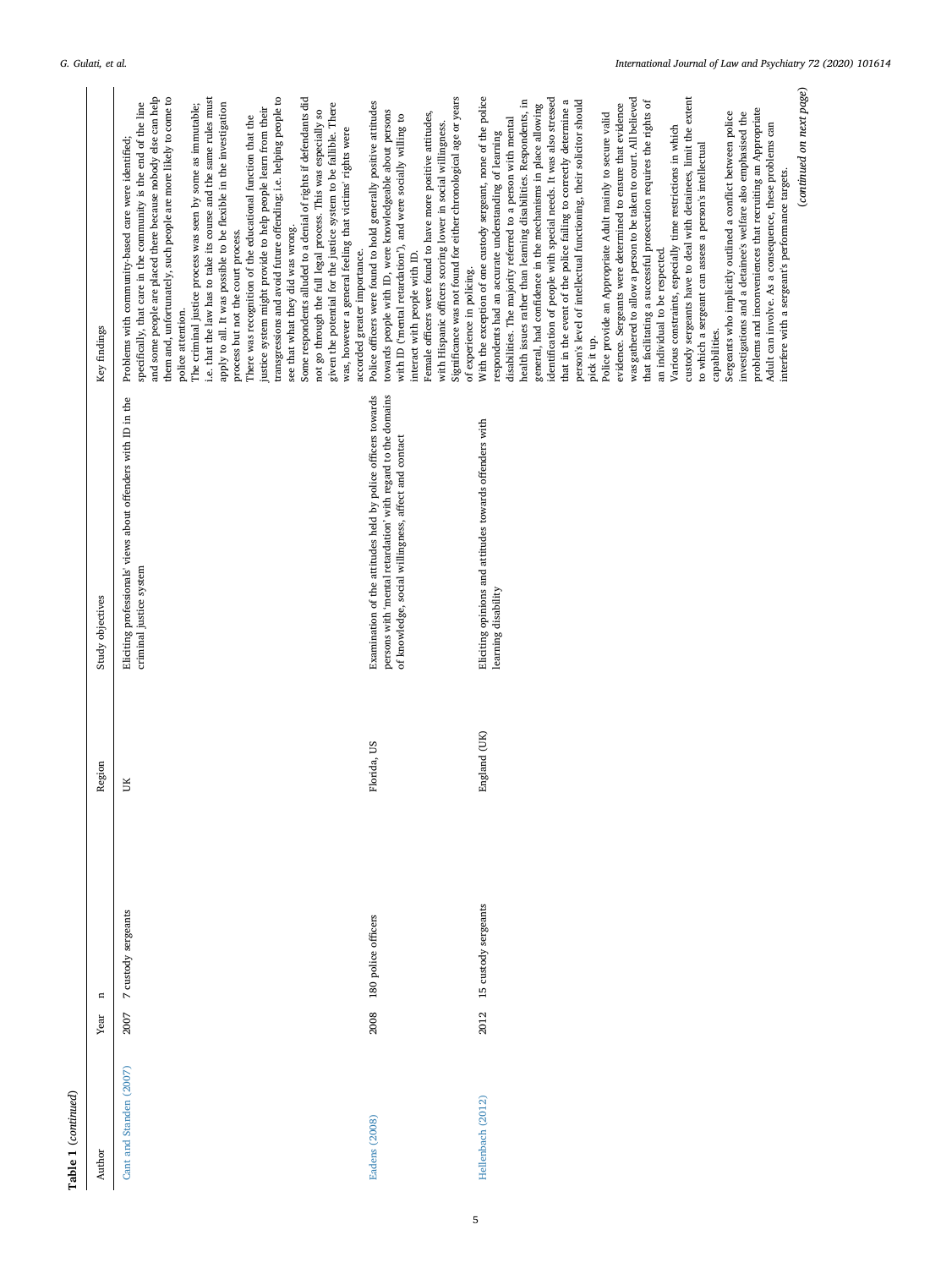| Table 1 (continued)         |      |                                                                             |                       |                                                                                                                                                                                                                           |                                                                                                                                                                                                                                                                                                                                                                                                                                                                                                                                                                                                                                                                                                                                                                                                                                                                                                                                                                                   |
|-----------------------------|------|-----------------------------------------------------------------------------|-----------------------|---------------------------------------------------------------------------------------------------------------------------------------------------------------------------------------------------------------------------|-----------------------------------------------------------------------------------------------------------------------------------------------------------------------------------------------------------------------------------------------------------------------------------------------------------------------------------------------------------------------------------------------------------------------------------------------------------------------------------------------------------------------------------------------------------------------------------------------------------------------------------------------------------------------------------------------------------------------------------------------------------------------------------------------------------------------------------------------------------------------------------------------------------------------------------------------------------------------------------|
| Author                      | Year | $\mathbf{u}$                                                                | Region                | Study objectives                                                                                                                                                                                                          | Key findings                                                                                                                                                                                                                                                                                                                                                                                                                                                                                                                                                                                                                                                                                                                                                                                                                                                                                                                                                                      |
| Mercier and Crocker (2011)  | 2011 | 1 police officer among those interviewed                                    | Canada                | To document the initial (pre-trial) decision-making processes<br>of the main actors in the criminal justice system concerning<br>the disposition of persons with ID alleged to have committed<br>minor criminal offences. | unnoticed, mild or borderline ID, a mainstream procedure was<br>For those with problem behaviour, consideration of diversion<br>complaint (with the exception of violent, sexual offences and<br>For those known to the police or relevant services, or with a<br>support network, there was a suggestion to withdraw the<br>For those with no services, no support, or undiagnosed,<br>services, documentation in an event report or pre-trial<br>detention were listed as options.<br>recidivists)<br>suggested.                                                                                                                                                                                                                                                                                                                                                                                                                                                                |
| Douglas and Cuskelly (2012) | 2012 | 30 police officers                                                          | Queensland, Australia | Focus group methodology to determine how police recognise<br>a person as having an ID                                                                                                                                     | used to identify a person as having an ID, followed by language<br>Respondents expressed concern about their skills in recognising<br>Appearance was the most commonly nominated characteristic<br>There were some initial statements that indicated difficulty in<br>problems with comprehension, inappropriate behaviour for<br>intellectual disability whom they met in the course of their<br>difficulties (i.e. difficulties making themselves understood),<br>distinguishing intellectual disability from mental illness.<br>and then in dealing appropriately with people with an<br>age, and problem behaviour.<br>work.                                                                                                                                                                                                                                                                                                                                                  |
| Henshaw and Thomas (2012)   | 2012 | mandatory firearms training course<br>a<br>229 police officers who attended | Melbourne, Australia  | Eliciting experiences and perceptions of operational police in<br>relation to their contacts with people with ID                                                                                                          | resources (especially time) and trustworthiness (ascertaining if<br>Police considered that dealing with people with ID is part of the<br>parties understand each other), assistance (identifying relevant<br>Police were most likely to base their knowledge of ID on their<br>unpredictability (preventing injury), interpersonal interactions<br>community policing role, that this role did require specialist<br>services), compliance and control of the situation (achieving<br>(addressing fear of police), awareness (understanding police<br>previous work-related interactions, followed by the training<br>In respect of challenges faced in resolving encounters, the<br>commonest themes were communication (making sure all<br>processes), resolution (not just in the short-term), police<br>cooperation), police knowledge (that the person has ID),<br>training, and that adequate training had been provided.<br>the person is telling the truth).<br>provided. |
| Henshaw et al. (2018)       | 2018 | mandatory firearms training course<br>229 police officers who attended a    | Melbourne, Australia  | Eliciting police officers' experiences and perceptions of<br>support people when interviewing people with ID                                                                                                              | Participants involved in this study reported that they invariably<br>responsible for making decisions for, or providing legal advice<br>Participants did not report that the support person should be<br>made use of a support person during interviews with people<br>to, interviewees with ID, citing instead the tasks of ensuring<br>that interviewees understood their rights, facilitating<br>communication and providing emotional support to<br>interviewees.<br>with ID.                                                                                                                                                                                                                                                                                                                                                                                                                                                                                                 |

(*continued on next page*)

 $\left( {continued~on~next~page} \right)$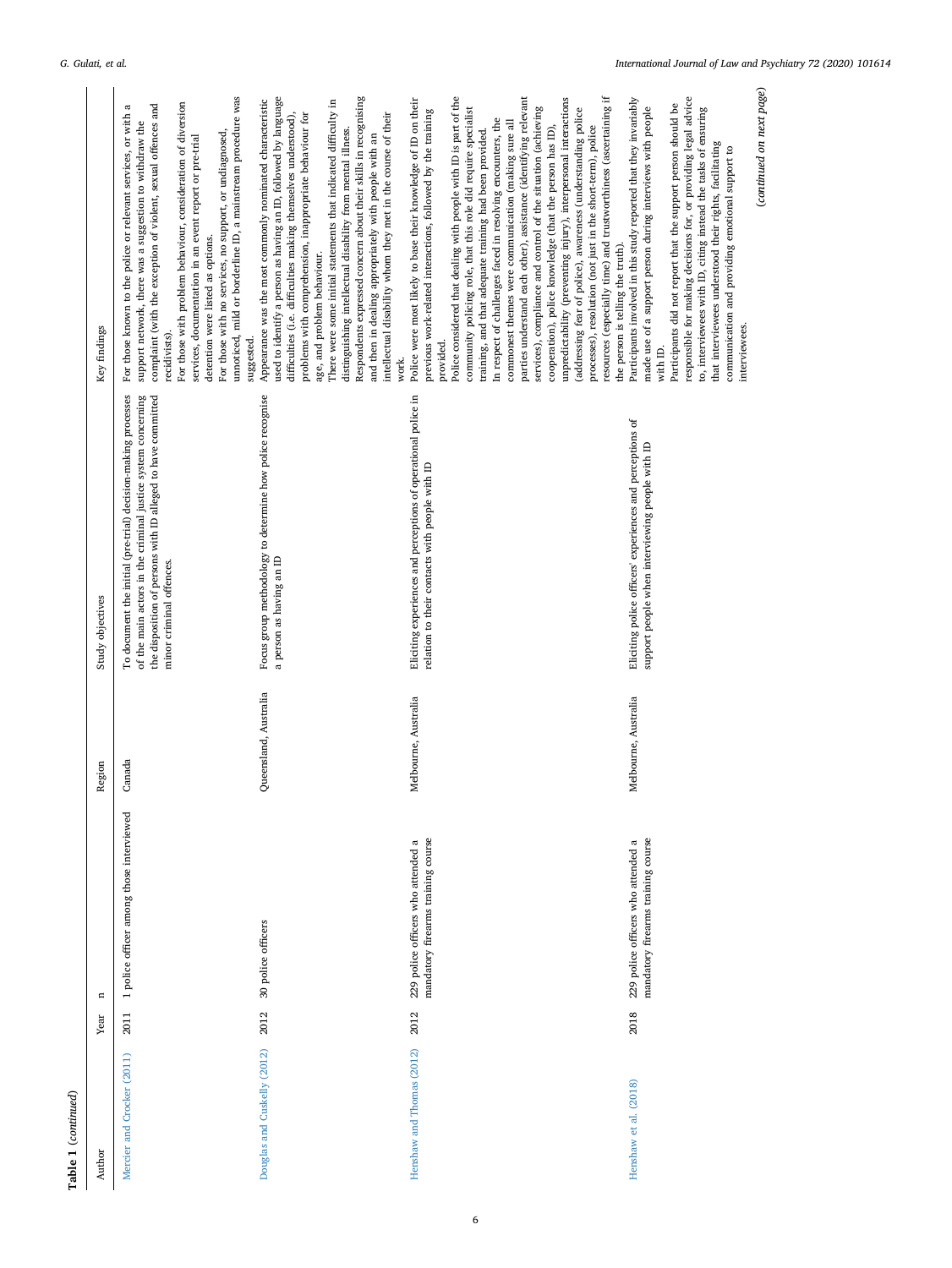| Table 1 (continued)                            |      |                                                                                     |          |                                                                                                                                                                                                                                                                                                                 |                                                                                                                                                                                                                                                                                                                                                                                                                                                                                                                                                                                                                                                                                                                                                                                                                                                                                                                                                                                                                                                                                                                                                                                                                                                 |
|------------------------------------------------|------|-------------------------------------------------------------------------------------|----------|-----------------------------------------------------------------------------------------------------------------------------------------------------------------------------------------------------------------------------------------------------------------------------------------------------------------|-------------------------------------------------------------------------------------------------------------------------------------------------------------------------------------------------------------------------------------------------------------------------------------------------------------------------------------------------------------------------------------------------------------------------------------------------------------------------------------------------------------------------------------------------------------------------------------------------------------------------------------------------------------------------------------------------------------------------------------------------------------------------------------------------------------------------------------------------------------------------------------------------------------------------------------------------------------------------------------------------------------------------------------------------------------------------------------------------------------------------------------------------------------------------------------------------------------------------------------------------|
| Author                                         | Year | $\mathbf{u}$                                                                        | Region   | Study objectives                                                                                                                                                                                                                                                                                                | Key findings                                                                                                                                                                                                                                                                                                                                                                                                                                                                                                                                                                                                                                                                                                                                                                                                                                                                                                                                                                                                                                                                                                                                                                                                                                    |
| Parsons and Sherwood<br>(2016)                 | 2016 | 14 police custody staff (sergeants and<br>inspectors)                               | ŬК       | Eliciting views of custody personnel and other criminal<br>vulnerable people in custody, including those with ID.<br>justice system professionals about the challenges and<br>practices of supporting the communication needs of<br>Pilot use of an accessible format of the rights and<br>entitlements notice. | Current ways of operating and communicating were often seen<br>lack of understanding about the system and the notice of rights<br>personnel commented that this stage of communication can be<br>agency from many of the respondents; there was an acceptance<br>acknowledgement and understanding that this interaction was<br>understanding by the detained person about their rights. The<br>Comments revealed the frightening, challenging, threatening<br>detained person. There was an unconscious sense of limited<br>process when someone arrives in custody and is first given<br>There was a perception of automaticity of the booking-in<br>were identified as having important implications for the<br>perfunctory due to repetition and familiarity. There was<br>and sometimes chaotic, environment of custody and its<br>notice of their rights. Both custody sergeants and other<br>potential influence on communication and interaction.<br>of the status quo with regard to communication and<br>as exclusionary and unhelpful, resulting in a lack of<br>unlikely to be helpful for the detained person.<br>information provision.                                                                                           |
| Jessiman and Cameron<br>(2017)                 | 2017 | 4 police staff                                                                      | ŬK       | Qualitative feedback around experience of appropriate adult<br>(AA) from the perspective of stakeholders                                                                                                                                                                                                        | The primary function of the AA was to ensure due process was<br>happening and what was said to them; and that the procedures<br>set out in the Police and Criminal Evidence Act guidelines were<br>police staff because of the restrictions on the length of time<br>Being able to obtain an AA without delay was important to<br>properly and fairly; that the detainee understood what was<br>suspects could be detained and the need to move detainees<br>followed; in particular, that the interview was conducted<br>through the custody suites quickly.<br>followed.                                                                                                                                                                                                                                                                                                                                                                                                                                                                                                                                                                                                                                                                      |
| Equality and Human Rights<br>Commission (2017) | 2017 | $\mathbf{n}$ = ? (difficult to extract information<br>attributable to police alone) | Scotland | learning disabilities face when they are accused or convicted<br>To gain understanding of issues and challenges people with<br>of crimes in Scotland.                                                                                                                                                           | There was also a lack of suitable legal representation for people<br>individual officers to identify people who are having difficulty<br>learning disabilities, there was a lack of awareness and practical<br>people who have learning disabilities throughout the criminal<br>Participants noted that many people with learning disabilities<br>There are challenges for the police, including the short period<br>of time they have to hold and interview a suspect before they<br>have to charge or release them, and if this person requires an<br>learning disabilities at the point of arrest and charge, and for<br>Police were seen by many as having a key role in identifying<br>Despite the reliance on frontline staff to identify people with<br>are interviewed by the police without an Appropriate Adult.<br>Criminal justice agencies have no consistent way to identify<br>sharing this information as a person progresses through the<br>Appropriate Adult but they cannot attend immediately, this<br>system, but they have no routine screening and rely on<br>with learning disabilities at their first police interview.<br>reduces the time available.<br>training on this issue.<br>understanding.<br>justice system. |

7

(*continued on next page*)

(continued on next page)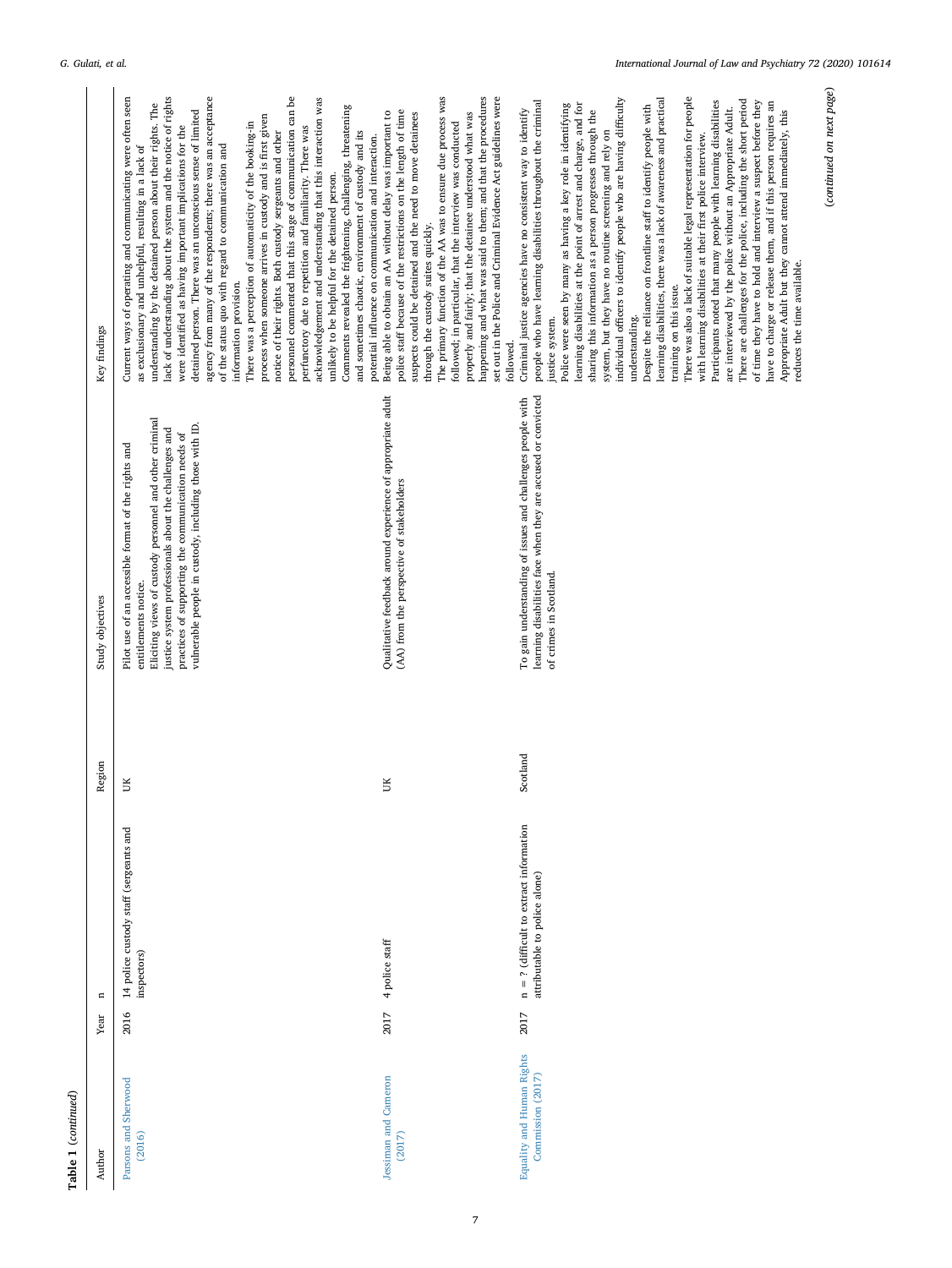| able 1 (continued)     |                                                                                                                                               |        |                                                                                                                                                         |                                                                                                                                                                                                                                                                                        |
|------------------------|-----------------------------------------------------------------------------------------------------------------------------------------------|--------|---------------------------------------------------------------------------------------------------------------------------------------------------------|----------------------------------------------------------------------------------------------------------------------------------------------------------------------------------------------------------------------------------------------------------------------------------------|
| uthor                  | Year                                                                                                                                          | Region | Study objectives                                                                                                                                        | Key findings                                                                                                                                                                                                                                                                           |
| Sondenaa et al. (2019) | 216 police Officers (difficult to extract data<br>attributable to police alone; may include<br>dews of district attorneys and judges)<br>2019 | Norway | How - and to what extent - professionals in the criminal<br>justice system recognise the presence of people with ID<br>involved in criminal court cases | 32.4% of police reported contact with suspects with an ID on a<br>monthly basis. Contact as suspects was more frequent than as<br>The offences that respondents supposed were most frequent in<br>suspects with ID were crimes of a sexual or violent nature.<br>victims or witnesses. |

communicative difficulties. Such equity of justice, it is submitted, is a necessary undertaking for all countries that have ratified the United Nations' Convention on the Rights of People with Disabilities (2006).

This research identified a perceived conflict of obligations for LEOs between meaningfully respecting the due process rights of a vulnerable suspect on the one hand and securing a timely and effective forensic investigation on the other. We argue that these exigencies are not mutually exclusive. The application of appropriate safeguards, and the adoption of tailored investigative practices which have been designed in contemplation of the individuated communicative and cognitive needs of suspects with ID, would reduce the risk of injustice and improve the forensic accuracy of pre-trial procedures. It is notable in this regard that a retrospective analysis of the US register of exonerations revealed that a quarter of exonerations arising from false confessions concern people with ID ([Schatz, 2018](#page-8-31)).

The findings of this review are relevant to the development of IDawareness training for law enforcement agencies/services. The overarching considerations in such training can be generalised across countries although advanced training modules may need information that is jurisdiction specific. We recommend that such awareness should, at a minimum, include information about dispelling misconceptions and stereotypes around people with ID, identifying people with ID who may need support, addressing barriers for people with ID throughout the criminal justice system, following necessary procedural safeguards and signposting sources of information and support for LEOs in relation to ID. Future research could usefully be directed at the development and evaluation of such training.

The adoption of the United Nations' Convention on the Rights of People with Disabilities and in particular, Article 13 of the Convention, places on onus on ratifying states not only to develop such training but also consider policy developments that facilitate access to justice for people with disabilities. Such developments may usefully include guidance for frontline LEOs in respect of identifying people who may need support, measures to facilitate communication such as easy-to-read versions of the notice of rights on arrest and practical safeguards such as the use of appropriate adults in the police custody setting ([Gulati,](#page-8-29) [Cusack, Kelly, Kilcommins, & Dunne, 2020\)](#page-8-29).

## **Declaration of Competing Interest**

GG is Chair of the Faculty of Forensic Psychiatry at the College of Psychiatrists of Ireland. The views expressed are his own. BDK, AC, SK and CPD have no conflicts of interest to declare.

#### **Acknowledgements**

The authors are grateful to Ms. I Delaunois, research librarian for assistance with database searches.

#### **References**

- <span id="page-7-1"></span>Ali, S., & Galloway, S. (2016). Developing a screening tool for offenders with intellectual disabilities - the RAPID. *Journal of Intellectual Disabilities and Offending Behaviour, 7*(3), 161–170. <https://doi.org/10.1108/jidob-01-2015-0001>.
- <span id="page-7-5"></span>Bailey, A., Barr, O., & Bunting, B. (2001). Police attitudes toward people with intellectual disability: An evaluation of awareness training. *Journal of Intellectual Disability Research, 45*, 344–350. <https://doi.org/10.1046/j.1365-2788.2001.00339.x> .
- <span id="page-7-3"></span>[Beail, N. \(2002\). Interrogative suggestibility, memory and intellectual disability.](http://refhub.elsevier.com/S0160-2527(20)30073-X/rf0015) *Journal [of Applied Research in Intellectual Disabilities, 15](http://refhub.elsevier.com/S0160-2527(20)30073-X/rf0015)*, 129 .
- <span id="page-7-4"></span>Booth, A., Scantlebury, A., Hughes-Morley, A., Mitchell, N., Wright, K., Scott, W., & McDaid, C. (2017). Mental health training programmes for non-mental health trained professionals coming into contact with people with mental ill health: A systematic review of effectiveness. *BMC Psychiatry, 17*(1), Article 196. [https://doi.org/10.1186/](https://doi.org/10.1186/s12888-017-1356-5) [s12888-017-1356-5](https://doi.org/10.1186/s12888-017-1356-5) .
- <span id="page-7-0"></span>Bradley, K. (2009). *The Bradley report: Lord Bradley's review of people with mental health problems or learning disabilities in the criminal justice system.* London: Department Health. Accessed 8th May 2020 [http://webarchive.nationalarchives.gov.uk/](http://webarchive.nationalarchives.gov.uk/20130107105354/http://www.dh.gov.uk/prod_consum_dh/groups/dh_digitalassets/documents/digitalasset/dh_098698.pdf) [20130107105354/http://www.dh.gov.uk/prod\\_consum\\_dh/groups/dh\\_](http://webarchive.nationalarchives.gov.uk/20130107105354/http://www.dh.gov.uk/prod_consum_dh/groups/dh_digitalassets/documents/digitalasset/dh_098698.pdf) [digitalassets/documents/digitalasset/dh\\_098698.pdf](http://webarchive.nationalarchives.gov.uk/20130107105354/http://www.dh.gov.uk/prod_consum_dh/groups/dh_digitalassets/documents/digitalasset/dh_098698.pdf).
- <span id="page-7-2"></span>[Brown, C. L., & Geiselman, R. E. \(1990\). Eyewitness testimony of the mentally retarded:](http://refhub.elsevier.com/S0160-2527(20)30073-X/rf0030)

ID on a<br>than as

quent in

suspects with ID were crimes of a sexual or violent nature. A minority reported having any routines at all in how to identify ID, including written routines or screening tools.

A minority reported having any routines at all in how to identify ID, including written routines or screening tools.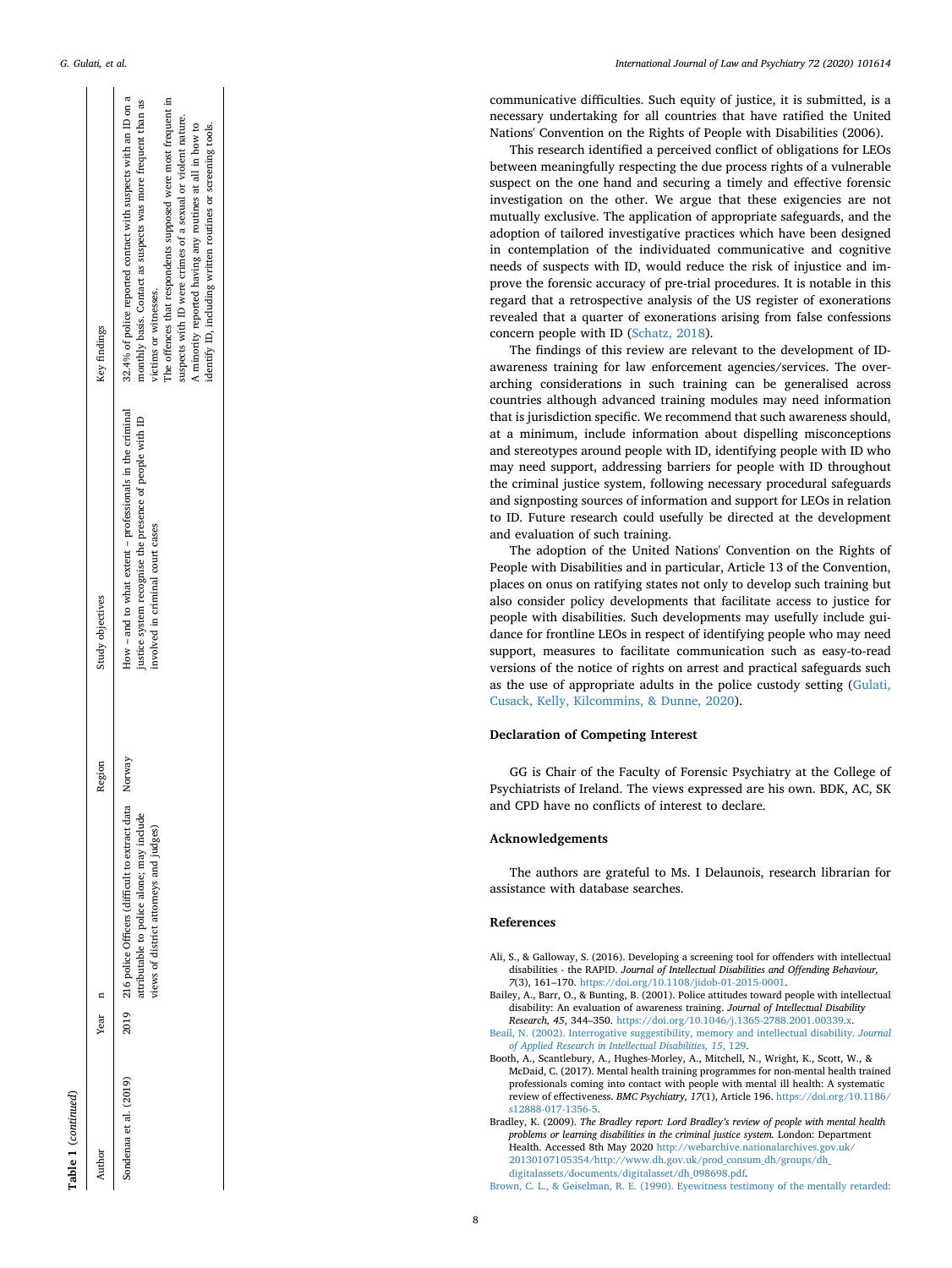Effect of the cognitive interview. *[Journal of Police and Criminal Psychology, 6](http://refhub.elsevier.com/S0160-2527(20)30073-X/rf0030)*, 14.

- <span id="page-8-47"></span>Cant, R., & Standen, P. (2007). What professionals think about offenders with learning disabilities in the criminal justice system. *British Journal of Learning Disabilities, 35*, 174–180. <https://doi.org/10.1111/j.1468-3156.2007.00459.x>.
- <span id="page-8-7"></span>Clare, I. C. H. (2003). *"Psychological vulnerabilities" of adults with mild learning disabilities: Implications for suspects during police detention and interviewing.* PhD thesis. Institute of Psychiatry, King's College Londonhttps://kclpure.kcl.ac.uk/portal/en/theses [psychological-vulnerabilities-of-adults-with-mild-learning-disabilities–implications](https://kclpure.kcl.ac.uk/portal/en/theses/psychological-vulnerabilities-of-adults-with-mild-learning-disabilities--implications-for-suspects-during-police-detention-and-interviewing(cbea7145-c14a-4ee7-ad06-7f96718b9949).html)[for-suspects-during-police-detention-and-interviewing\(cbea7145-c14a-4ee7-ad06-](https://kclpure.kcl.ac.uk/portal/en/theses/psychological-vulnerabilities-of-adults-with-mild-learning-disabilities--implications-for-suspects-during-police-detention-and-interviewing(cbea7145-c14a-4ee7-ad06-7f96718b9949).html) [7f96718b9949\).html](https://kclpure.kcl.ac.uk/portal/en/theses/psychological-vulnerabilities-of-adults-with-mild-learning-disabilities--implications-for-suspects-during-police-detention-and-interviewing(cbea7145-c14a-4ee7-ad06-7f96718b9949).html) (Accessed 8th May 2020).
- <span id="page-8-24"></span>[Clare, I. C. H., & Gudjonsson, G. H. \(1993\). Interrogative suggestibility, confabulation and](http://refhub.elsevier.com/S0160-2527(20)30073-X/rf0045) [acquiescence in people with mild learning disabilities \(mental handicap\):](http://refhub.elsevier.com/S0160-2527(20)30073-X/rf0045) [Implications for liability in police interrogations.](http://refhub.elsevier.com/S0160-2527(20)30073-X/rf0045) *British Journal of Clinical Psychology, 32*[, 295–301](http://refhub.elsevier.com/S0160-2527(20)30073-X/rf0045).
- <span id="page-8-10"></span>Close, D. W., & Walker, H. M. (2010). Navigating the criminal justice system for youth and adults with developmental disabilities: Role of the forensic special educator. *The Journal of Behavior Analysis of Offender and Victim Treatment and Prevention, 2*(2), 74–103. <https://doi.org/10.1037/h0100461>.
- <span id="page-8-5"></span>[Cusack, A. \(2017\). Victims of crime with intellectual disabilities and Ireland's adversarial](http://refhub.elsevier.com/S0160-2527(20)30073-X/rf0060) [trial: Some ontological, procedural and attitudinal concerns.](http://refhub.elsevier.com/S0160-2527(20)30073-X/rf0060) *Northern Ireland Legal Quarterly, 68*[\(4\), 433–449](http://refhub.elsevier.com/S0160-2527(20)30073-X/rf0060).
- <span id="page-8-11"></span>[Cusack, A. \(2018\). The pre-trial position of vulnerable victims of crime in Ireland. In P.](http://refhub.elsevier.com/S0160-2527(20)30073-X/rf0065) Cooper, & L. Hunting (Eds.). *[Access to justice for vulnerable people](http://refhub.elsevier.com/S0160-2527(20)30073-X/rf0065)*. London: Wildy, [Simmonds and Hill Publishing.](http://refhub.elsevier.com/S0160-2527(20)30073-X/rf0065)
- <span id="page-8-8"></span>Cusack, A. (2020a). Addressing vulnerability in Ireland's criminal justice system: A survey of recent statutory developments. *International Journal of Evidence and Proof.*. [https://](https://doi.org/10.1177/1365712720922753) [doi.org/10.1177/1365712720922753](https://doi.org/10.1177/1365712720922753) (Epub ahead of print).
- <span id="page-8-22"></span>[Cusack, A. \(2020b\). Beyond special measures: Challenging traditional constructions of](http://refhub.elsevier.com/S0160-2527(20)30073-X/rf0075) [competence and cross-examination for vulnerable witnesses in Ireland.](http://refhub.elsevier.com/S0160-2527(20)30073-X/rf0075) *Irish Judicial [Studies Journal, 3](http://refhub.elsevier.com/S0160-2527(20)30073-X/rf0075)*(1) (in press).
- <span id="page-8-23"></span>[Detterman, D. K. \(1979\). Memory in the Mentally Retarded. In N. R. Ellis \(Ed.\).](http://refhub.elsevier.com/S0160-2527(20)30073-X/rf0080) *Handbook [of Mental Deficiency: Psychological Theory and Research](http://refhub.elsevier.com/S0160-2527(20)30073-X/rf0080)*. Hillsdale: Earlbaum.
- <span id="page-8-44"></span>[Douglas, L., & Cuskelly, M. \(2012\). A focus group study of police officers' recognition of](http://refhub.elsevier.com/S0160-2527(20)30073-X/rf0085) [individuals with intellectual disability.](http://refhub.elsevier.com/S0160-2527(20)30073-X/rf0085) *Psychiatry, Psychology and Law, 19*(1), 35–44.
- <span id="page-8-41"></span>Eadens, D. M. (2008). Police officers' perceptions regarding persons with mental retardation. Graduate theses and dissertations – University of South Florida. Accessed 2nd March 2020 <https://scholarcommons.usf.edu/etd/224>.
- <span id="page-8-6"></span>[Edwards, C. \(2014\). Pathologising the victim: Law and the construction of people with](http://refhub.elsevier.com/S0160-2527(20)30073-X/rf0095) [disabilities as victims of crime in Ireland.](http://refhub.elsevier.com/S0160-2527(20)30073-X/rf0095) *Disability and Society, 29*(5), 685–698.
- <span id="page-8-13"></span>Edwards, C., Harold, G., & Kilcommins, S. (2012). *Access to justice for people with disabilities as victims of crime in Ireland. Report.* University College Cork. Accessed 8th May 2020 [http://nda.ie/nda-files/Access-to-Justice-for-People-with-Disabilities-as-](http://nda.ie/nda-files/Access-to-Justice-for-People-with-Disabilities-as-Victims-of-Crime-in-Ireland1.pdf)[Victims-of-Crime-in-Ireland1.pdf.](http://nda.ie/nda-files/Access-to-Justice-for-People-with-Disabilities-as-Victims-of-Crime-in-Ireland1.pdf)
- <span id="page-8-50"></span>Equality and Human Rights Commission Scotland (2017). Experiences of people with learning disabilities in the Scottish criminal justice system. Accessed 8th May 2020 [https://www.equalityhumanrights.com/sites/default/files/learning\\_disability\\_and\\_](https://www.equalityhumanrights.com/sites/default/files/learning_disability_and_cjs_scotland.pdf) cis scotland.pdf.
- <span id="page-8-28"></span>[Ericson, K. I., & Perlman, N. B. \(2001\). Knowledge of legal terminology and court pro](http://refhub.elsevier.com/S0160-2527(20)30073-X/rf0110)[ceedings in adults with developmental disabilities.](http://refhub.elsevier.com/S0160-2527(20)30073-X/rf0110) *Law and Human Behavior, 25*(5), [529–545](http://refhub.elsevier.com/S0160-2527(20)30073-X/rf0110).
- <span id="page-8-33"></span>[Gendle, K., & Woodhams, J. \(2005\). Suspects who have a learning disability: Police](http://refhub.elsevier.com/S0160-2527(20)30073-X/rf0115) [perceptions toward the client group and their knowledge about learning disabilities.](http://refhub.elsevier.com/S0160-2527(20)30073-X/rf0115) *[Journal of Intellectual Disabilities, 9](http://refhub.elsevier.com/S0160-2527(20)30073-X/rf0115)*(1), 70–81.
- <span id="page-8-12"></span>[Gudjonsson, G. H., Clare, I., Rutter, S., & Pearse, J. \(1993\).](http://refhub.elsevier.com/S0160-2527(20)30073-X/rf0120) *Persons at risk during interviews [in police custody: The identification of vulnerabilities.](http://refhub.elsevier.com/S0160-2527(20)30073-X/rf0120)* London: HMSO.
- <span id="page-8-25"></span>[Gudjonsson, G. H., & Henry, L. \(2003\). Child and adult witnesses with intellectual dis](http://refhub.elsevier.com/S0160-2527(20)30073-X/rf0125)[ability: The importance of suggestibility.](http://refhub.elsevier.com/S0160-2527(20)30073-X/rf0125) *Legal and Criminological Psychology, 8*, [241–252](http://refhub.elsevier.com/S0160-2527(20)30073-X/rf0125).
- <span id="page-8-21"></span>Gudjonsson, G. H., & Joyce, T. (2011). Interviewing adults with intellectual disabilities. *Advances in Mental Health and Intellectual Disabilities, 5*(2), 16–21. [https://doi.org/10.](https://doi.org/10.5042/amhid.2011.0108) [5042/amhid.2011.0108](https://doi.org/10.5042/amhid.2011.0108).
- <span id="page-8-37"></span>Gudjonsson, G. H., Murphy, G. H., & Clare, I. C. (2000). Assessing the capacity of people with intellectual disabilities to be witnesses in court. *Psychological Medicine, 30*(2), 307–314. [https://doi.org/10.1017/s003329179900149x.](https://doi.org/10.1017/s003329179900149x)
- <span id="page-8-29"></span>Gulati, G., Cusack, A., Kelly, B. D., Kilcommins, S., & Dunne, C. P. (2020). Experiences of people with intellectual disabilities encountering law enforcement officials – A narrative systematic review. *International Journal of Law and Psychiatry, 71*, 101609. [https://doi.org/10.1016/j.ijlp.2020.101609.](https://doi.org/10.1016/j.ijlp.2020.101609)
- <span id="page-8-30"></span>Gulati, G., Cusack, A., Kilcommins, S., & Dunne, C. P. (2020). Intellectual disabilities in Irish prisons: Could article 13 of the UNCRPD hold the key? *International Journal of Law and Psychiatry, 68*, 101540. Epub ahead of print [https://doi.org/10.1016/j.ijlp.](https://doi.org/10.1016/j.ijlp.2019.101540) [2019.101540](https://doi.org/10.1016/j.ijlp.2019.101540).
- <span id="page-8-0"></span>Gulati, G., Murphy, V., Clarke, A., Delcellier, K., Meagher, D., Kennedy, H., & Dunne, C. P. (2018). Intellectual disability in Irish prisoners: Systematic review of prevalence. *International Journal of Prisoner Health, 14*(3), 188–196. [https://doi.org/10.1108/](https://doi.org/10.1108/IJPH-01-2017-0003) [IJPH-01-2017-0003](https://doi.org/10.1108/IJPH-01-2017-0003).

<span id="page-8-27"></span>[Heal, L. W., & Sigelman, C. K. \(1995\). Response biases in interviews of individuals with](http://refhub.elsevier.com/S0160-2527(20)30073-X/rf0155) limited mental ability. *[Journal of Intellectual Disability Research, 39](http://refhub.elsevier.com/S0160-2527(20)30073-X/rf0155)*(4), 331–340.

- <span id="page-8-48"></span>Hellenbach, M. (2012). Learning disabilities and criminal justice: Custody sergeants' perceptions of alleged offenders with learning disabilities. *British Journal of Learning Disabilities, 40*(1), 15–22. <https://doi.org/10.1111/j.1468-3156.2011.00677.x>.
- <span id="page-8-40"></span>Henshaw, M., Spivak, B., & Thomas, S. D. M. (2018). Striking the right balance: Police experience, perceptions and use of independent support persons during interviews involving people with intellectual disability. *Journal of Applied Research in Intellectual Disabilities, 31*, e201–e211. <https://doi.org/10.1111/jar.12297>.

<span id="page-8-53"></span>Henshaw, M., & Thomas, S. (2012). Police encounters with people with intellectual

disability: Prevalence, characteristics and challenges. *Journal of Intellectual Disability Research, 56*(6), 620–631. <https://doi.org/10.1111/j.1365-2788.2011.01502.x>.

- <span id="page-8-14"></span>[Howard, T. J., & Tyrer, S. P. \(1998\). People with learning disabilities in the criminal](http://refhub.elsevier.com/S0160-2527(20)30073-X/rf0175) [justice system in England and Wales: A challenge to complacency.](http://refhub.elsevier.com/S0160-2527(20)30073-X/rf0175) *Criminal Behaviour [and Mental Health, 8](http://refhub.elsevier.com/S0160-2527(20)30073-X/rf0175)*, 171.
- <span id="page-8-49"></span>Jessiman, T., & Cameron, A. (2017). The role of the appropriate adult in supporting vulnerable adults in custody: Comparing the perspectives of service users and service providers. *British Journal of Learning Disabilities, 45*(4), 246–252. [https://doi.org/10.](https://doi.org/10.1111/bld.12201) [1111/bld.12201.](https://doi.org/10.1111/bld.12201)
- <span id="page-8-26"></span>[Kebbell, M. R., Hatton, C., Johnson, S. D., & O'Kelly, C. M. E. \(2001\). People with learning](http://refhub.elsevier.com/S0160-2527(20)30073-X/rf0190) [disabilities as witnesses in court: What questions should lawyers ask?](http://refhub.elsevier.com/S0160-2527(20)30073-X/rf0190) *British Journal [of Learning Disabilities, 29](http://refhub.elsevier.com/S0160-2527(20)30073-X/rf0190)*, 98–102.
- <span id="page-8-15"></span>[Keilty, J., & Connelly, G. \(2001\). Making a statement: An exploratory study of barriers](http://refhub.elsevier.com/S0160-2527(20)30073-X/rf0195) [facing women with an intellectual disability when making a statement about sexual](http://refhub.elsevier.com/S0160-2527(20)30073-X/rf0195) assault to the police. *[Disability and Society, 16](http://refhub.elsevier.com/S0160-2527(20)30073-X/rf0195)*, 273–291.
- <span id="page-8-36"></span>[Kilcommins, S., & Donnelly, M. \(2014\). Victims of crime with disabilities in Ireland:](http://refhub.elsevier.com/S0160-2527(20)30073-X/rf0200) [Hidden casualties in the "vision of victim as everyman".](http://refhub.elsevier.com/S0160-2527(20)30073-X/rf0200) *International Review of [Victimology, 20](http://refhub.elsevier.com/S0160-2527(20)30073-X/rf0200)*(3), 305–326.
- <span id="page-8-4"></span>Lunsky, Y., Raina, P., & Jones, J. (2012). Relationship between prior legal involvement and current crisis for adults with intellectual disability. *Journal of Intellectual & Developmental Disability, 37*(2), 163–168. [https://doi.org/10.3109/13668250.2012.](https://doi.org/10.3109/13668250.2012.685149) [685149](https://doi.org/10.3109/13668250.2012.685149).
- <span id="page-8-43"></span>[McAfee, J., Cockram, J., & Wolfe, P. \(2001\). Police reactions to crimes involving people](http://refhub.elsevier.com/S0160-2527(20)30073-X/rf0210) [with mental retardation: A cross-cultural experimental study.](http://refhub.elsevier.com/S0160-2527(20)30073-X/rf0210) *Education and Training [in Mental Retardation and Developmental Disabilities, 36](http://refhub.elsevier.com/S0160-2527(20)30073-X/rf0210)*(2), 160–171.
- <span id="page-8-52"></span>McBrien, J., & Murphy, G. (2006). Police and carers' views on reporting alleged offences by people with intellectual disabilities. *Psychology, Crime & Law, 12*(2), 127–144. <https://doi.org/10.1080/10683160512331316262>.
- <span id="page-8-3"></span>[McBrien, J. A., Hodgetts, A., & Gregory, J. \(2003\). Offending and risky behaviour in](http://refhub.elsevier.com/S0160-2527(20)30073-X/rf0220) [community services for people with intellectual disabilities in one local authority.](http://refhub.elsevier.com/S0160-2527(20)30073-X/rf0220) *[Journal of Forensic Psychiatry and Psychology, 14](http://refhub.elsevier.com/S0160-2527(20)30073-X/rf0220)*, 280–297.
- <span id="page-8-16"></span>McLeod, R., Philpin, C., Sweeting, A., Joyce, L., & Evans, R. (2010). Court experience of adults with mental health conditions, learning disabilities and limited mental capacity report 2: Before court (Ministry of Justice). Accessed 11th May 2020 [https://](https://www.justice.gov.uk/downloads/publications/research-and-analysis/moj-research/court-experience-adults-1.pdf) [www.justice.gov.uk/downloads/publications/research-and-analysis/moj-research/](https://www.justice.gov.uk/downloads/publications/research-and-analysis/moj-research/court-experience-adults-1.pdf) [court-experience-adults-1.pdf](https://www.justice.gov.uk/downloads/publications/research-and-analysis/moj-research/court-experience-adults-1.pdf).
- <span id="page-8-2"></span>MENCAP (2020). How common is learning disability? Accessed 14th March 2020 [https://](https://www.mencap.org.uk/learning-disability-explained/research-and-statistics/how-common-learning-disability) [www.mencap.org.uk/learning-disability-explained/research-and-statistics/how](https://www.mencap.org.uk/learning-disability-explained/research-and-statistics/how-common-learning-disability)[common-learning-disability](https://www.mencap.org.uk/learning-disability-explained/research-and-statistics/how-common-learning-disability).
- <span id="page-8-42"></span>Mercier, C., & Crocker, A. G. (2011). The first critical steps through the criminal justice system for persons with intellectual disabilities. *British Journal of Learning Disabilities, 39*, 130–138. <https://doi.org/10.1111/j.1468-3156.2010.00639.x>.
- <span id="page-8-39"></span>Moher, D., Liberati, A., Tetzlaff, J., Altman, D. G., & The PRISMA Group (2009). Preferred reporting items for systematic reviews and meta-analyses: The PRISMA statement. *PLoS Medicine, 6*(7), Article e1000097. [https://doi.org/10.1371/journal.](https://doi.org/10.1371/journal.pmed1000097) [pmed1000097](https://doi.org/10.1371/journal.pmed1000097).
- <span id="page-8-9"></span>[Morrison, J., Forrester-Jones, R., Bradshaw, J., & Murphy, G. \(2019\). Communication and](http://refhub.elsevier.com/S0160-2527(20)30073-X/rf0245) [cross-examination in court for children and adults with intellectual disabilities: A](http://refhub.elsevier.com/S0160-2527(20)30073-X/rf0245) systematic review. *[International Journal of Evidence and Proof, 23](http://refhub.elsevier.com/S0160-2527(20)30073-X/rf0245)*(4), 366–398.
- <span id="page-8-1"></span>Murphy, G. (2019). People with intellectual and/or developmental disabilities in the criminal justice system. *Journal of Intellectual Disability Research, 63*(7), 631. [https://](https://doi.org/10.1111/jir.12649) [doi.org/10.1111/jir.12649](https://doi.org/10.1111/jir.12649).
- <span id="page-8-34"></span>Murphy, V., Kelleher, M., & Gulati, G. (2018). Letter to the editor. *Irish Journal of Psychological Medicine, 35*(4), 345–346. <https://doi.org/10.1017/ipm.2017.31>.
- <span id="page-8-17"></span>Noga, H. L., Walsh, E. C. L., Shaw, J. J., & Senior, J. (2015). The development of a mental health screening tool and referral pathway for police custody. *European Journal of Public Health, 25*(2), 237–242. <https://doi.org/10.1093/eurpub/cku160>.
- <span id="page-8-46"></span>Parsons, S., & Sherwood, G. (2016). Vulnerability in custody: Perceptions and practices of police officers and criminal justice professionals in meeting the communication needs of offenders with learning disabilities and learning difficulties. *Disability & Society, 31*(4), 553–572. <https://doi.org/10.1080/09687599.2016.1181538>.
- <span id="page-8-20"></span>Rogers, R., Harrison, K. S., Rogstad, J. E., LaFortune, K. A., & Hazelwood, L. L. (2010). The role of suggestibility in determinations of miranda abilities: A study of the Gudjonsson suggestibility scales. *Law and Human Behavior, 34*(1), 66–78. [https://doi.](https://doi.org/10.1007/s10979-009-9186-8) [org/10.1007/s10979-009-9186-8.](https://doi.org/10.1007/s10979-009-9186-8)
- <span id="page-8-31"></span>[Schatz, S. J. \(2018\). Interrogated with intellectual disabilities: The risks of false confes](http://refhub.elsevier.com/S0160-2527(20)30073-X/rf0280)sion. *[Stanford Law Review, 70](http://refhub.elsevier.com/S0160-2527(20)30073-X/rf0280)*(2), 643–690.
- <span id="page-8-45"></span>Søndenaa, E., Olsen, T., Kermit, P. S., Dahl, N. C., & Envik, R. (2019). Intellectual disabilities and offending behaviour: The awareness and concerns of the police, district attorneys and judges. *Journal of Intellectual Disabilities & Offending Behaviour, 10*(2), 34–42. [https://doi.org/10.1108/JIDOB-04-2019-0007.](https://doi.org/10.1108/JIDOB-04-2019-0007)
- <span id="page-8-38"></span>Spaan, N. A., & Kaal, H. L. (2019). Victims with mild intellectual disabilities in the criminal justice system. *Journal of Social Work, 19*(1), 60–82. [https://doi.org/10.](https://doi.org/10.1177/1468017318757331) [1177/1468017318757331](https://doi.org/10.1177/1468017318757331).
- <span id="page-8-51"></span>Talbot, J. (2009). No one knows: Offenders with learning disabilities and learning difficulties. *International Journal of Prisoner Health, 5*(3), 141–152. [https://doi.org/10.](https://doi.org/10.1080/17449200903115797) [1080/17449200903115797](https://doi.org/10.1080/17449200903115797).
- <span id="page-8-35"></span>Viljoen, E., Bornman, J., Wiles, L., & Tönsing, K. M. (2017). Police officer disability sensitivity training: A systematic review. *The Police Journal, 90*(2), 143–159. [https://](https://doi.org/10.1177/0032258X16674021) [doi.org/10.1177/0032258X16674021](https://doi.org/10.1177/0032258X16674021).
- <span id="page-8-18"></span>Watson, A. C., & Wood, J. D. (2017). Everyday police work during mental health encounters: A study of call resolutions in Chicago and their implications for diversion. *Behavioral Sciences & the Law, 35*(5), 442–455. [https://doi.org/10.1002/bsl.2324.](https://doi.org/10.1002/bsl.2324)
- <span id="page-8-32"></span>Weller, J. (2015). *[Evaluating the responses of San Francisco police officers to mental health](http://refhub.elsevier.com/S0160-2527(20)30073-X/rf0310)related calls.* [PsyD thesisBerkeley, CA: The Wright Institute](http://refhub.elsevier.com/S0160-2527(20)30073-X/rf0310).
- <span id="page-8-19"></span>Wood, J. D., Watson, A. C., & Fulambarker, A. J. (2017). The "Gray Zone" of police work